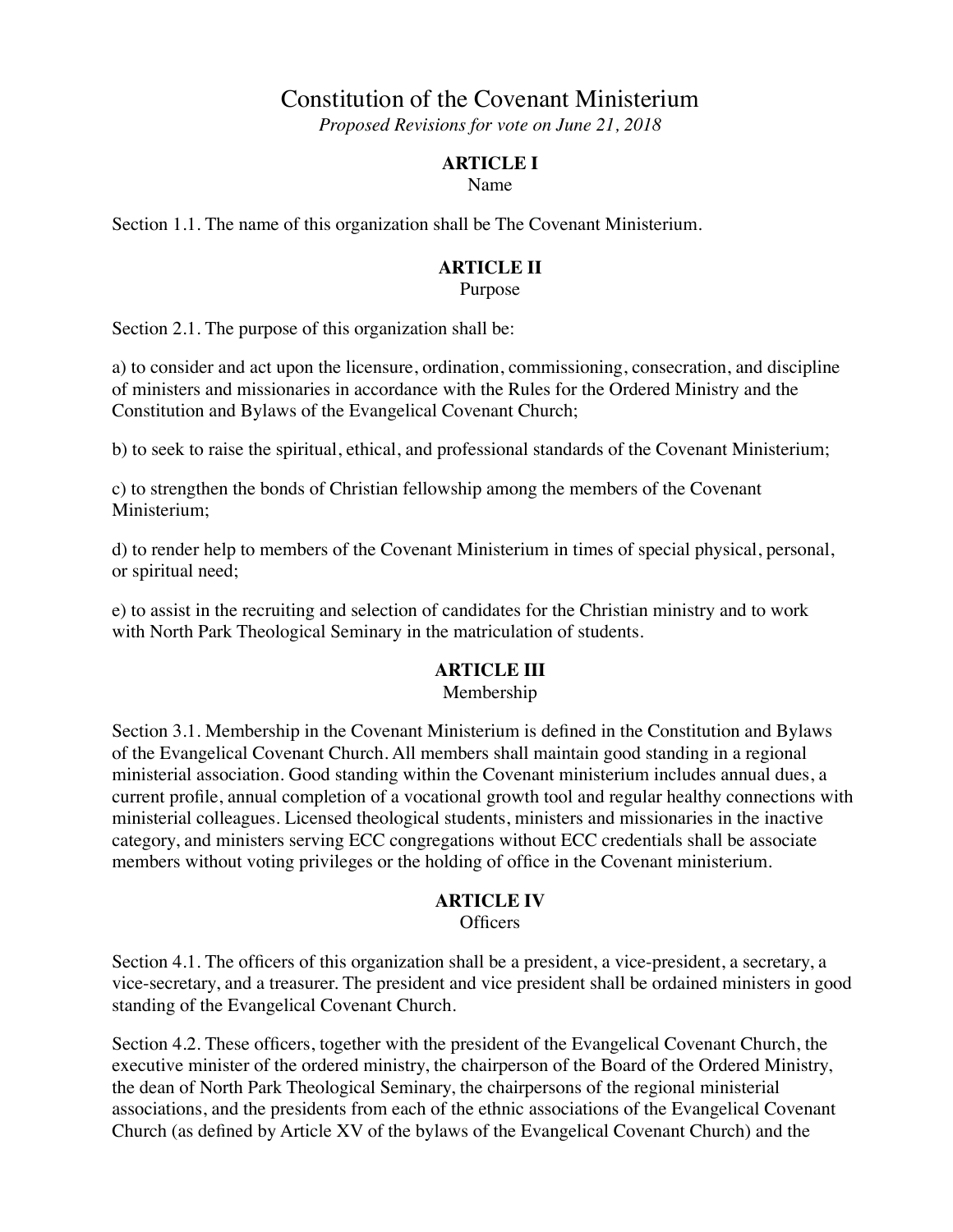presidents of ministerium associations, approved by the ministerium, shall constitute the Executive Committee of the Covenant Ministerium.

Section 4.3. The immediate past president of the Covenant Ministerium shall be an advisor to the executive committee for one year following the completion of that person's term of office.

# **ARTICLE V**

# Meetings

Section 5.1. The annual meeting of the Covenant Ministerium shall be held in conjunction with the Annual Meeting of the Evangelical Covenant Church.

Section 5.2. Business sessions shall be conducted according to the most current edition of Robert's Rules of Order, except as otherwise provided in this constitution and bylaws.

Section 5.3. One-half of those members of the Covenant Ministerium who are registered at an annual meeting of the Covenant Ministerium shall constitute a quorum for business sessions at that annual meeting.

## **ARTICLE VI**

Relationship to the Board of the Ordered Ministry

Section 6.1. Any matters arising in the Covenant Ministerium relating to the ordination, licensure, commissioning, consecration, and discipline of ministers and missionaries, and matters of policy or principle regarding the Rules of the Ordered Ministry or the work of the Board of the Ordered Ministry shall be referred to the Board of the Ordered Ministry for consideration and recommendation before action by the Covenant Ministerium.

Section 6.2. As provided in the constitution and bylaws of the Evangelical Covenant Church, all decisions of the Board of the Ordered Ministry requiring action by the Annual Meeting of the Evangelical Covenant Church shall be submitted to the Covenant Ministerium at its annual meeting for approval before being submitted to the Annual Meeting of the Evangelical Covenant Church. Matters not approved by the Covenant Ministerium shall be recommitted to the Board of the Ordered Ministry for further consideration.

## **ARTICLE VII**

Amendments

Section 7.1. This constitution may be amended by a two-thirds vote of those present and voting at any annual meeting, provided that the amendment has been proposed at the previous annual meeting.

#### **BYLAWS ARTICLE I** Election

Section 1.1. The chairpersons of the regional ministerial associations shall constitute the nominating committee of the Covenant Ministerium.

a) The president of the Covenant Ministerium shall designate the chairperson of the nominating committee.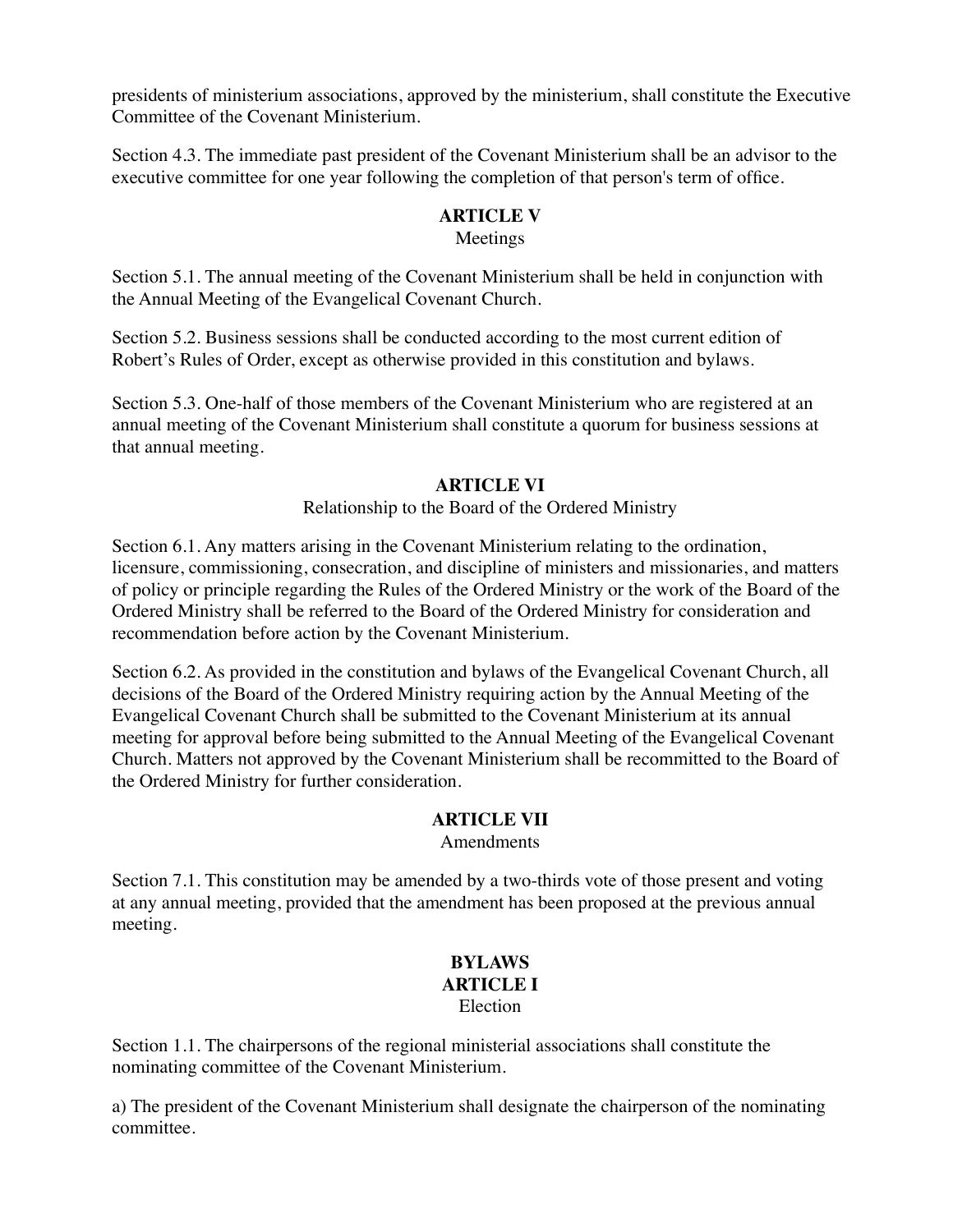b) The nominating committee shall convene annually at the Midwinter Conference and shall present to the annual meeting of the Covenant Ministerium a ballot in printed form, with two candidates for each office to be elected. Additional nominations may be made from the floor.

c) When there are more than two nominees for any position and no candidate receives a majority vote on the first ballot, the two candidates receiving the highest number of votes shall stand as candidates on a subsequent ballot.

Section 1.2. The officers shall be elected for a term of three years, and shall not succeed themselves in the same office.

Section 1.3. If an office shall become vacant by death, incapacity, or resignation, the nominating committee shall confer to determine how to deal with the situation. If, in the judgment of the nominating committee, it is necessary to fill that office prior to the expiration of the current term, the nominating committee shall follow one or both of the following procedures:

a) Recommend a candidate or candidates to the executive committee which at a regular meeting or by mail ballot shall appoint a person to serve until the conclusion of the next annual meeting of the Covenant Ministerium.

b) Nominate candidates for election by the annual meeting to serve out the unexpired portion of the current term.

c) Notwithstanding the provision of Section 1.2, a person serving out the unexpired portion of a term to which another was originally elected shall be eligible for re-election to a full term in that office.

#### **ARTICLE II Committees and Associations**

Section 2.1. Members of the Covenant Ministerium serving in areas of specialized ministry may organize themselves into associations for purposes such as mutual support and professional enrichment. Upon approval of the executive committee, such associations shall be granted recognition as specialized ministry associations of the Covenant Ministerium.

Section 2.2. The officers shall constitute the program committee.

Section 2.3. Other committees may be appointed or elected as required.

#### **ARTICLE Ill Dues**

Section 3.1. Yearly dues shall be established by the Covenant Ministerium at its annual meeting.

Section 3.2. Unless excused from payment, members shall pay dues annually in order to maintain their good standing.

Section 3.3. Members with an active credential, regardless of age, shall continue to pay dues.

Section 3.4. Members who have officially retired (i.e. OWSa/R) and are not actively serving are exempt from paying dues.